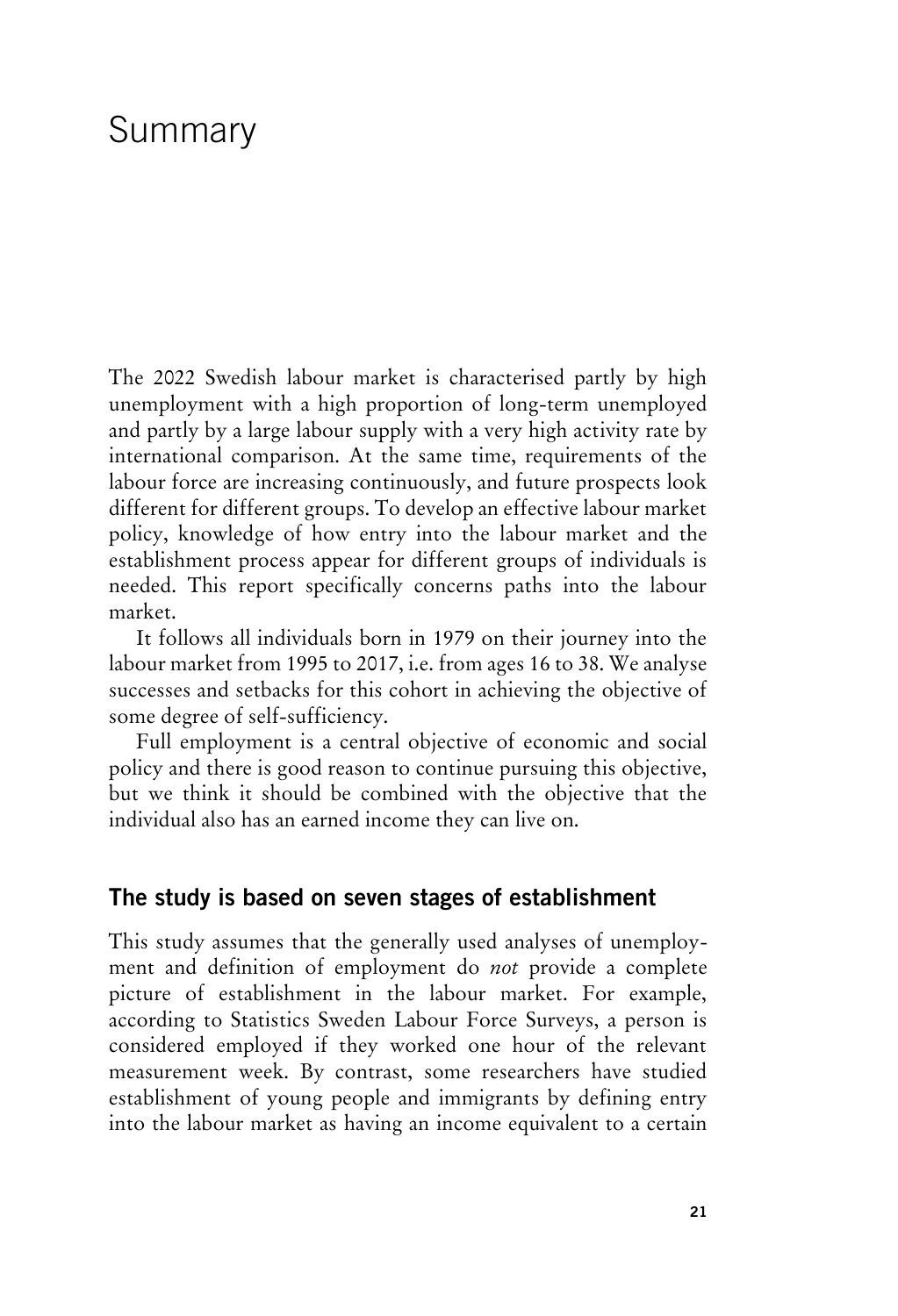percentage of the median income. However, to conduct a more dynamic analysis of the establishment process, it is also interesting to study *different degrees* of self-sufficiency, i.e. not merely assuming a specific (and arbitrarily chosen) threshold for what is regarded as 'established'.

We study annual establishment outcomes for the cohort by reporting the proportion of individuals in various stages of establishment over time. We see the need for a measurement that can be linked to an income level representing the salary an individual can live on, and also provide information about different degrees of establishment. To merely arbitrarily choose a degree of selfsufficiency that an individual does or does not reach provides limited information about the dynamic establishment process. We have therefore broadened the analysis in this study by describing seven different stages of establishment. The various stages represent various forms of self-sufficiency, from being entirely outside the labour market to the highest degree of establishment with an annual earned income over SEK 1.1 million. We examine labour market establishment at group level rather than individual level due to variety of potential paths to establishment. Analyses of individual sequences for approximately 90 000 individuals become complicated and require sequential models that are difficult to present in a comprehensible way. Moreover, we do not study the duration of time spent in various stages within the scope of this report, e.g. how long a person is in a certain stage or how a specific individual moves between different stages. Instead, we study the individual's establishment situation each year, which can improve or worsen. We classify their establishment situations into the following seven stages:

- 1. In the first stage, the individual has no earned income whatsoever.
- 2. In the second stage, the individual comes closer to the labour market by receiving certain social income through allowances.
- 3. In the third stage, the introduction stage, the individual begins to receive some earned income.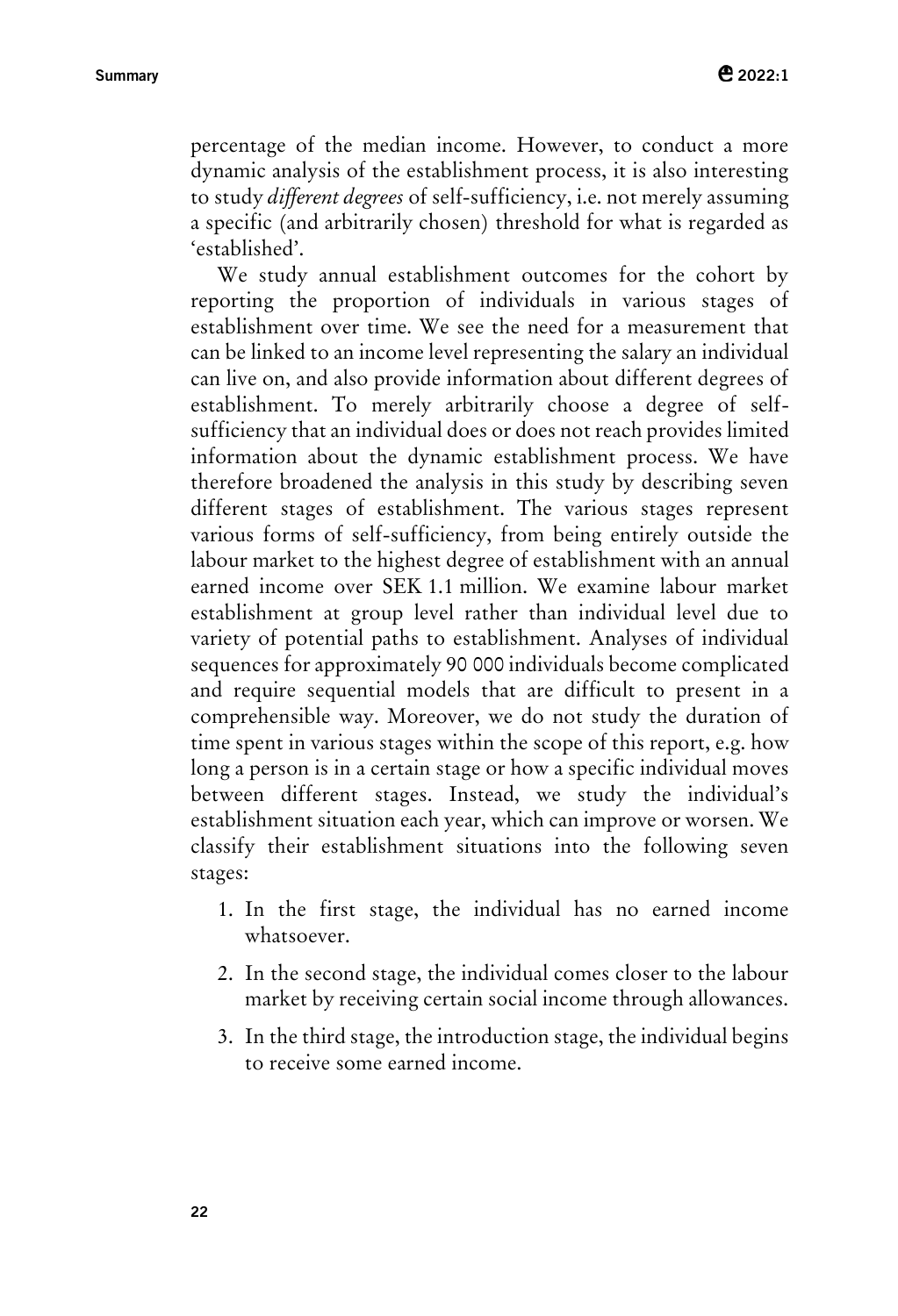- 4. In the fourth stage, the establishment stage, the individual has an earned income that is not insignificant, but is too low to be considered self-sufficient.
- 5. In the fifth stage, the individual is established, i.e. has an earned income that exceeds four price base amounts (approximately SEK 15 000 a month in 2017) in a year. This means that the individual can be self-sufficient (one price base amount above subsistence level).
- 6. In the sixth stage, the individual is well-established in the labour market and has an earned income above the lower threshold for national income tax.
- 7. In the seventh stage, the individual has a high income. This stage includes those who have an annual earned income higher than the upper threshold for national income tax and those whom we describe as having the highest degree of establishment with an annual earned income over 25 price base amounts (approximately SEK 1.1 million in 2017). This analysis is carried out to enable a description of paths to success in the labour market.

Studying a specific cohort has the advantage that all individuals encounter the same economic situation and institutional systems, which makes comparisons between different subgroups within the cohort easier in comparison with studies in which individuals come from a number of different age cohorts. The analyses are built on variables that have proved relevant in earlier studies for both increased and decreased opportunity for establishment in the labour market. By specifically studying individual groups' development paths in the labour market, we can analyse different establishment processes within the cohort born in 1979. We examine the following groups:

- 1. people with low grades from compulsory school;
- 2. family member immigrants and refugee immigrants;
- 3. people who have been convicted of offences;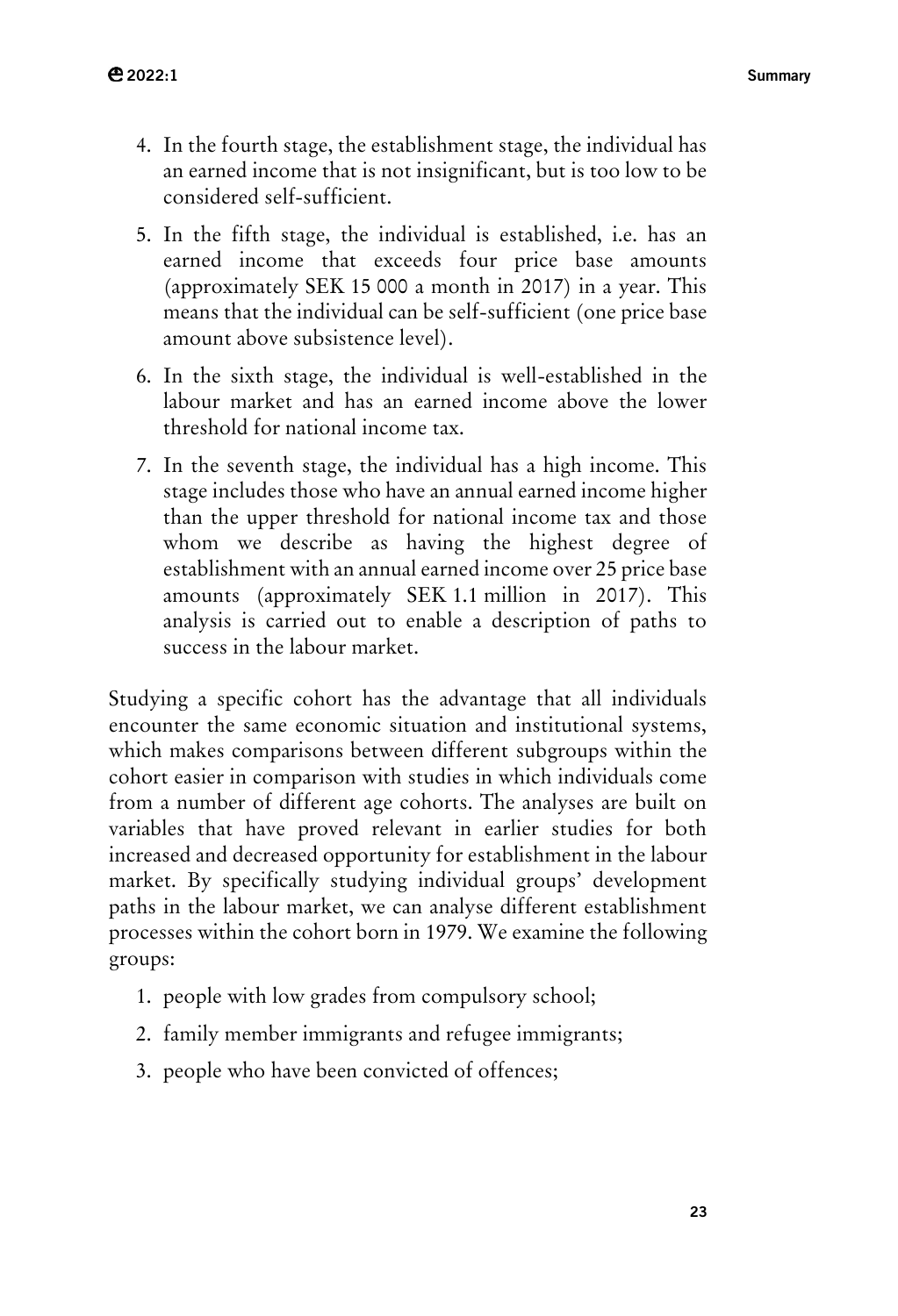- 4. unemployed people who have participated in a selection of labour market programmes offered by the Swedish Public Employment Service;
- 5. people who have experienced sudden external events; and
- 6. people who have the highest degree of establishment.

This arrangement enables us to comment on several different aspects of establishment and answer more specific questions, such as how establishment looks for young people who completed school year nine with low grades, or what proportion of young people who have committed offences are outside social security situations.

The report motivates in-depth research in the areas related to paths of success and setbacks in the establishment process. It also provides a basis for discussing feasible changes to institutional systems and for reforming initiatives to facilitate establishment for different subgroups.

## **How does a whole cohort become established?**

The empirical material consists of a cohort comprising approximately 90 000 individuals. The analysis begins in 1995, when the group was 16 years old, and its establishment progress is studied each year until 2017. We study different subgroups in different life situations and describe the long-term significance of various conditions and events for establishment in the labour market.

The overall picture is that approximately 80 per cent of the cohort was established at age 38, but that 20 per cent did not have a total income that was adequate to be considered self-sufficient in 2017. There are, however, significant variations in outcomes within the groups, among both those who were established in 2017 and those who were not. Approximately half of those who were not established were in an establishment stage with an annual earned income of SEK 45 000–180 000, whereas three per cent were in an introduction stage with an earned income below SEK 45 000. A total of five per cent had no earned income at all and lived, for example, on unemployment insurance.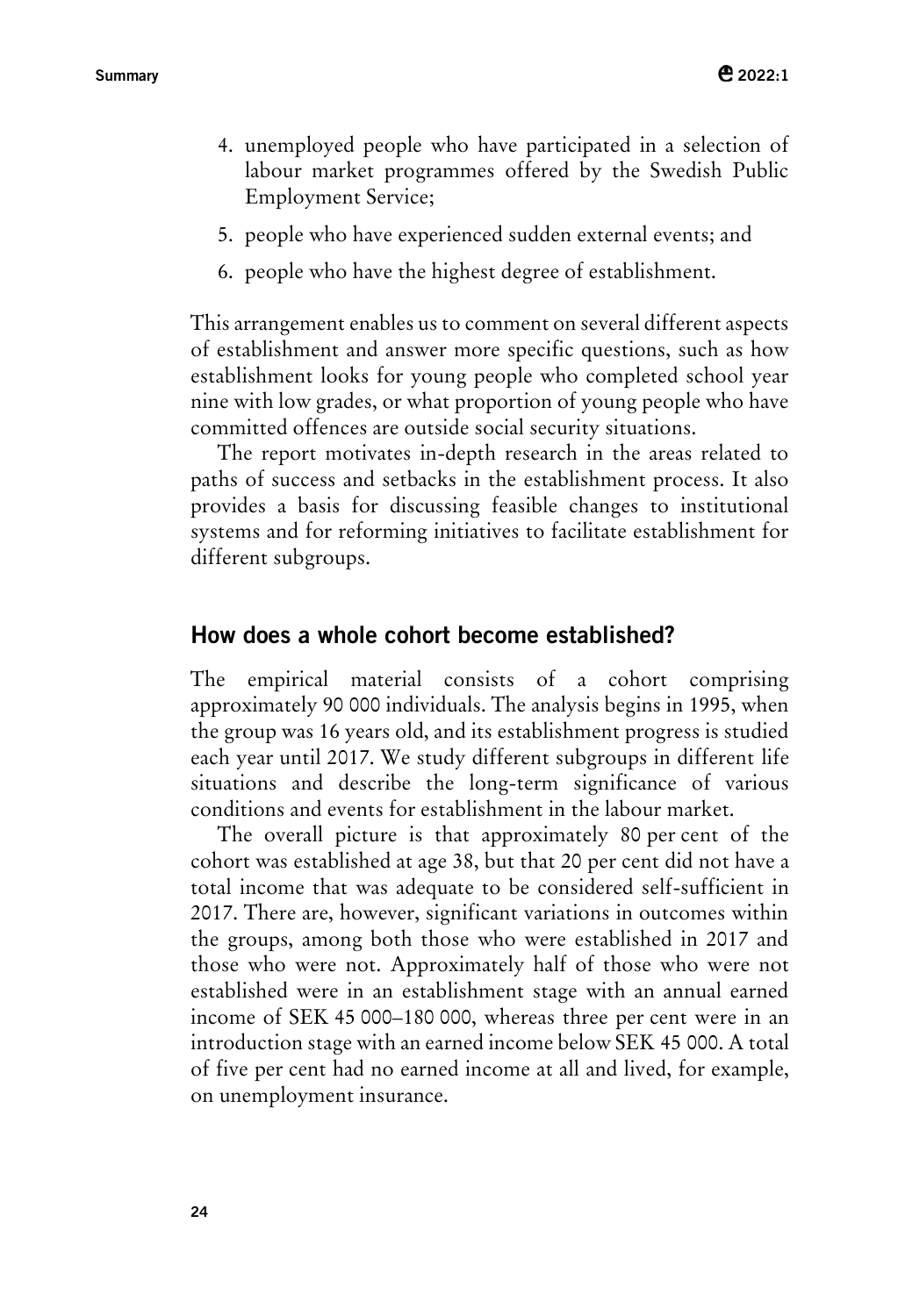Just over 50 per cent of the cohort had an annual earned income between approximately SEK 180 000 and SEK 440 000, and 21 per cent had an income above the lower limit to pay national income tax in 2017. Approximately 6 per cent had high enough incomes to pay taxes according to the upper limit for national income taxes, which was equivalent to an earned income of approximately SEK 640 000. A total of 534 individuals had an annual earned income over 25 base amounts in 2017, which was equivalent to approximately SEK 1.1 million.

#### *Women established to a lesser degree than men*

There are gender differences in the establishment process, wherein women are established to a lesser degree than men. Among those in the cohort who were well-established in 2017, 65 per cent were men and 35 per cent were women. This is despite the fact that the proportion of women with post-secondary education in the cohort is higher than men. However, we know from earlier studies that there is causal link between having children and lower lifetime earnings for women. The difference between women and men as regards degrees of self-sufficiency is substantial from ages 20 to 30 and decreases thereafter. Possible explanations are that women assume greater responsibility for their children while they are growing up, and they choose a labour market that enables greater flexibility with respect to working hours and care for sick children. No matter the cause, we find that there is reason to investigate whether institutional changes can reduce the difference between women and men with paths to success in the labour market.

#### *Low grades in compulsory school significantly impedes establishment*

According to the National Agency for Education, 14 per cent of those who left compulsory school in 2020 lacked complete grades in all subjects. Most of those in our study who were well-established in the labour market at age 38 had post-secondary education. Of those with a high enough income to pay national income tax, approximately 80 per cent had university or other higher education.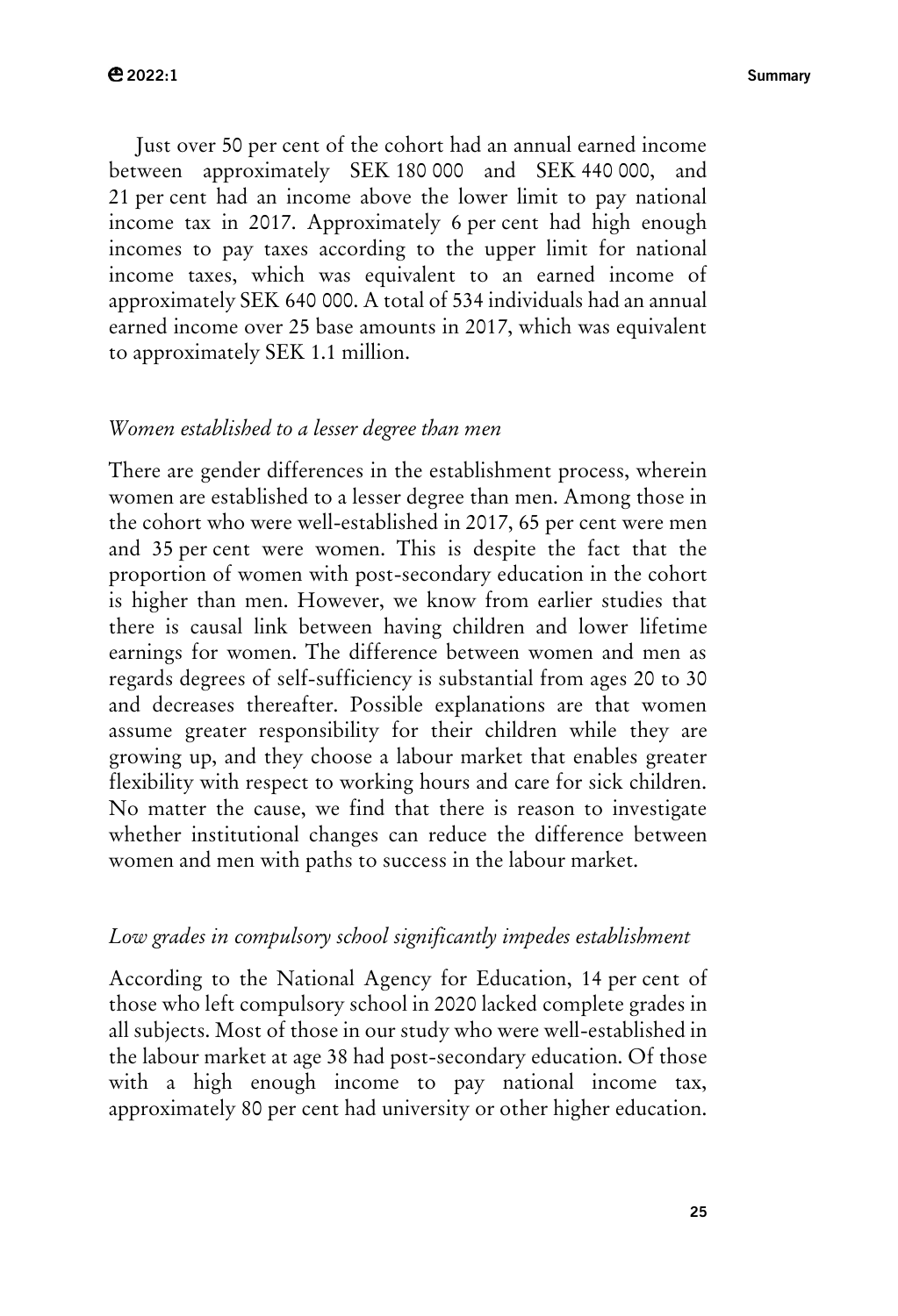In analysing paths to establishment for those with different educational backgrounds, we focused on the group with the lowest possible grades (1) in any of the core subjects in year 9. Our review shows that this subgroup had difficulty getting established in the labour market; at age 25, only 35 per cent of this subgroup were established, which is approximately 15 per cent lower than for the group as a whole. During the overall period of the study, the subgroup with a grade of 1 in any of the core subjects had a substantially lower degree of self-sufficiency. For the group that chose to forego or did not complete an upper secondary education, the picture was dismal, with only approximately 20 per cent being established in the labour market at age 38.

In light of these results, there is reason to strengthen support to those with low grades in compulsory school and to provide that support as early as possible.

## *Late labour market entry of family member immigrants and refugee immigrants causes persistent problems*

The long-term follow-up of family member immigrants and refugee immigrants shows that this subgroup is less established in the labour market than those born in Sweden. The greatest difference is that it takes a long time for the establishment process to begin for those born abroad. At age 20, the difference between those born abroad and those born in Sweden is approximately 20 per cent in the share of the labour force. Although those born abroad were no older than age 16 when they came to Sweden, it was not until age 30 that approximately 50 per cent of the group were established, in comparison with age 25 for the cohort as a whole.

Late entry into the labour market causes persistent problems and is a reason to accelerate asylum case processing. In addition to this study, previous research supports the recommendation to shorten processing times in general, so that family member immigrants and refugee immigrants are ready to establish themselves in the labour market as quickly as possible.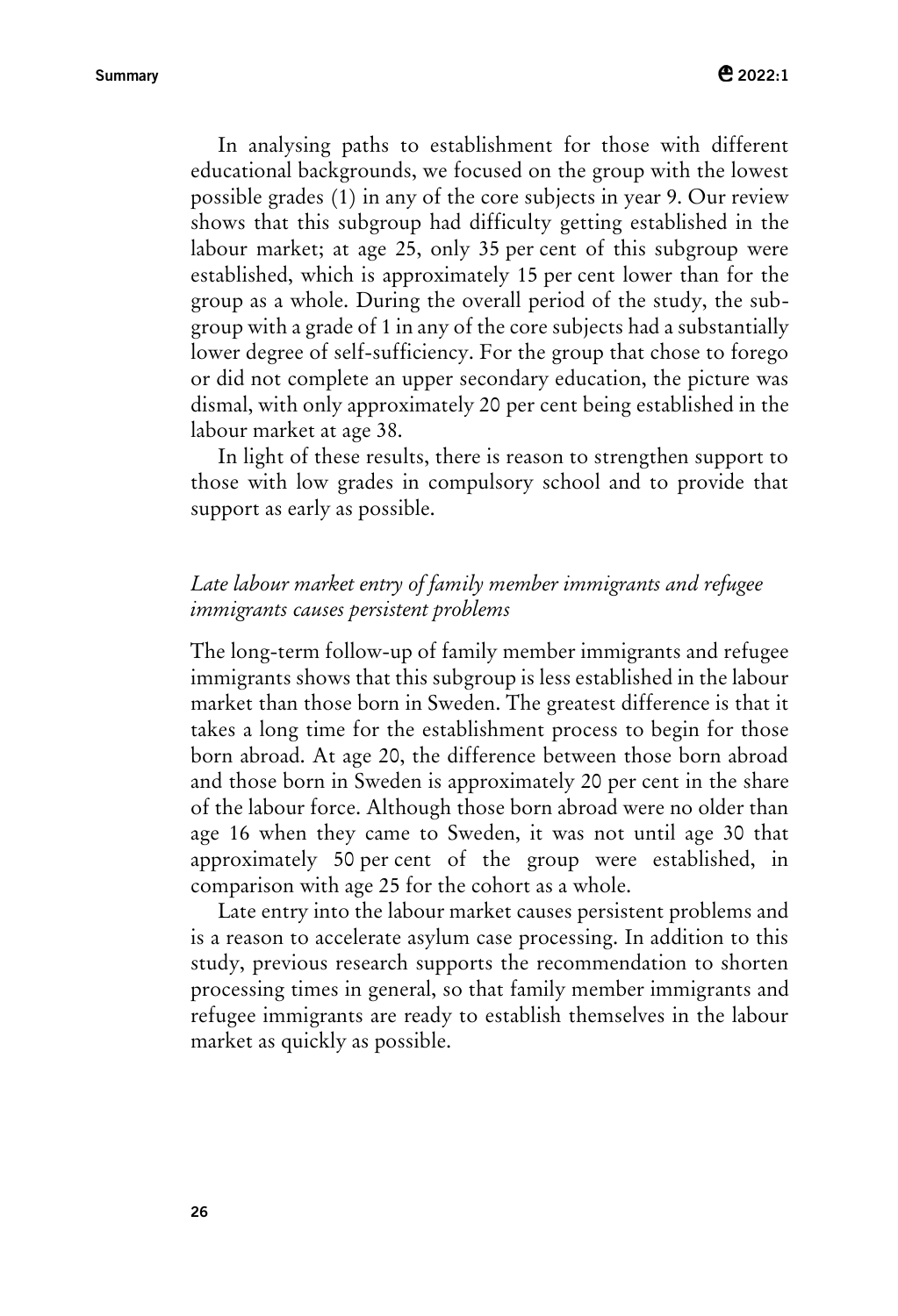## *Important to provide support after the initial offence*

Being convicted of an offence negatively influences the establishment process, with multiple legal proceedings being associated with a higher likelihood of being outside the labour market and a lower likelihood of being established or well-established. It is interesting to note that the distinction of having been convicted once in a court of law does not have a significant connection with establishment, whereas the number of offences and whether the individual is convicted of serious offences do. The message is clear: it is important that those who have committed offences leave the criminal path, as additional offences risk negatively impacting establishment in the labour market.

We have investigated whether relocating between municipalities prior to age 25 affects the likelihood of establishment for those convicted in court prior to age 20. The differences between those who relocated and those who did not are minor, which indicates that relocating to a different municipality does not seem to entail increased opportunity to become established in the labour market for those who committed offences.

## *Employment training and work placement schemes do not seem to result in an increased degree of self-sufficiency*

Approximately one million people were registered as jobseekers with the Swedish Public Employment Service at some point in 2020. Most received jobs somewhat quickly, but not all. In 1999, at age 20, 50 per cent of the 1979 cohort were registered as jobseekers with the Public Employment Service. The establishment process thereafter proceeded rather slowly: 30 per cent were registered with the Public Employment Service at age 25 and 20 per cent were registered at age 30.

In this study, we describe the trend for all people born in 1979 who participated in some programme clearly aimed at strengthening human capital, employment training and work placement schemes. The long-term path to self-sufficiency for those who participated in such programmes in comparison with other programme participants is approximately four per cent lower for those who are established and approximately two per cent lower for those who are well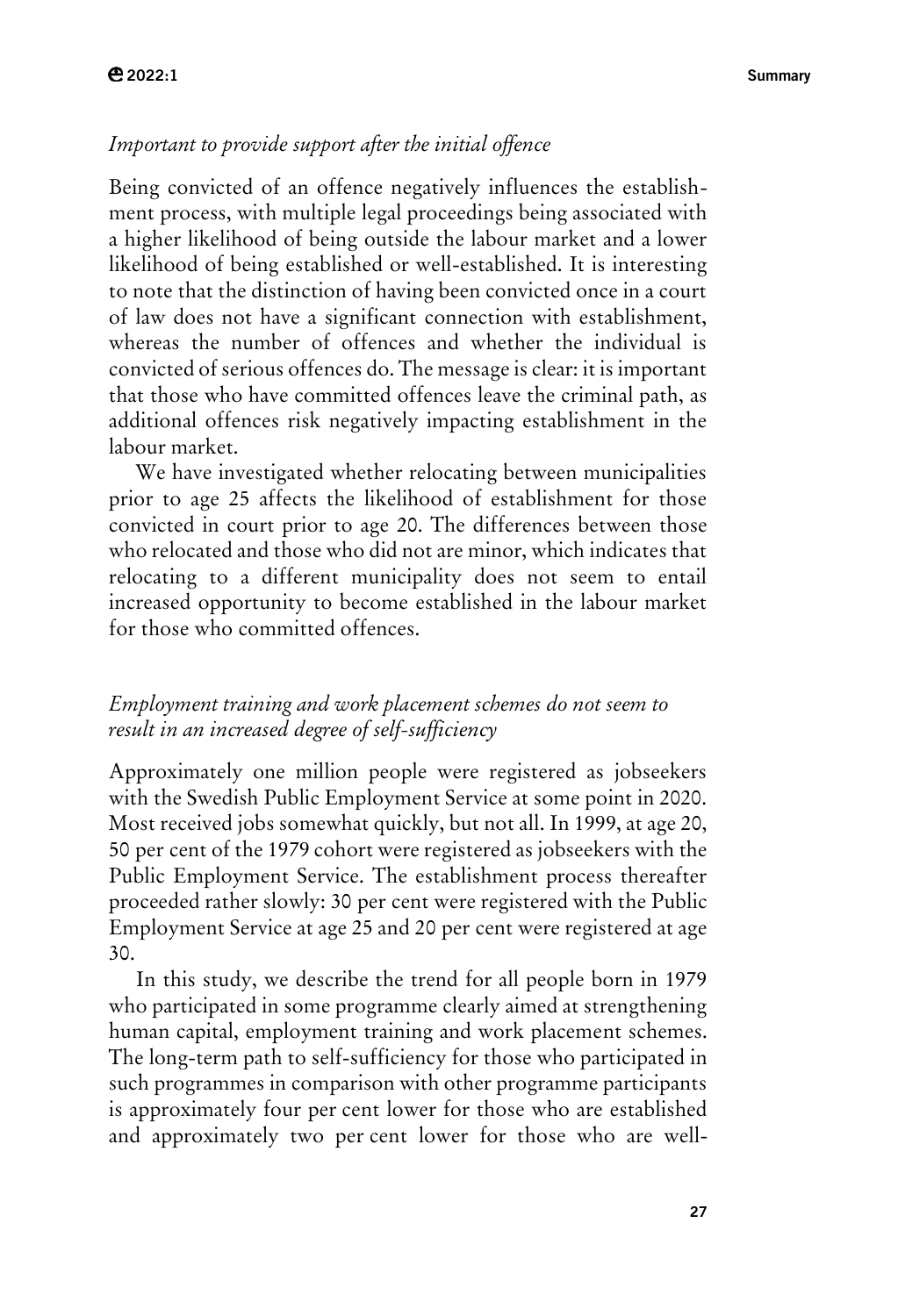established in 2017. These cannot, of course, be interpreted as causal effects, but rather that the selection in the various programmes plays an important role. However, it can still be noted that those who were unemployed and received support in the form of employment training and/or work placement schemes do not have a higher degree of self-sufficiency in the long term than those who were unemployed and received other support. Moreover, having participated in a labour market policy programme has a negative covariance with being established when considering variables that describe inheritance, environment, choices in life and external events.

It is difficult to assess the long-term importance of labour market policy, as many different events influence the outcome over time. It is therefore difficult in the long term to isolate the importance of having participated in a labour market policy programme, and those who participated in employment training and work placement schemes are probably not fully comparable to those who did not. There is reason to reinforce the implementation of regular evaluations to find potential improvements in the design of labour market policy programmes. For example, allowing more randomised experiments would improve knowledge concerning which content provides the greatest effect on the degree of self-sufficiency and at what point in time.

## *Previously long-term unemployed have a weak long-term establishment process*

Long-term unemployment is a major problem in today's labour market. Of all the people born in 1979 who were at some point registered with the Public Employment Service for an uninterrupted period of at least one year, at age 38:

- 11 per cent were outside the labour force;
- 14 per cent were openly unemployed;
- 23 per cent took part in some programme;
- 24 per cent had jobs with some form of subsidy; and
- 28 per cent had jobs without any form of subsidy.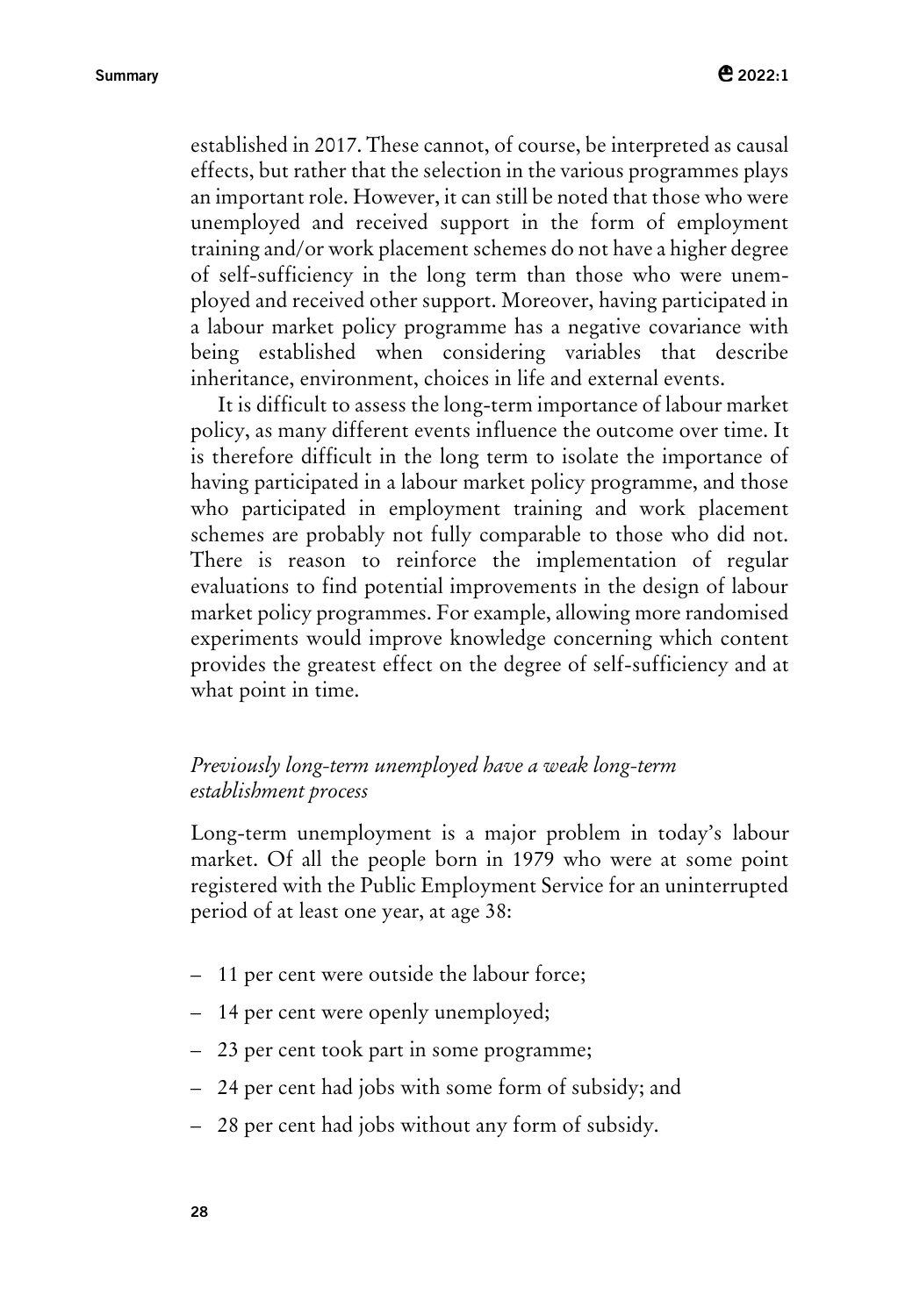The study shows that those who were unemployed for a year or longer have poor long-term prospects, as only 28 per cent had jobs at age 38. There is also a strong case for prioritising work with the long-term unemployed.

#### *Well-established parents and university studies are success factors*

The proportion of all people employed in Sweden with an annual earned income over SEK 1 million is low but has increased. In 2014, one per cent of those employed had an annual income over SEK 1 million. This group increased to two per cent in 2019.

Of the 90 716 individuals in the study, 538 had an annual earned income of over 25 base amounts, i.e. over SEK 1.1 million, at age 38 in 2017. Of those individuals, 93 per cent were born in Sweden, a total of 87 per cent had at least one well-established parent and 80 per cent had studied at university. A total of 95 per cent were employed and 5 per cent were entrepreneurs. The conclusion is that it seems to be important to have well-established parents and higher education, and an important choice to make on the path to high income is higher education and a good job.

#### *The establishment process is influenced by major life changes*

We have also chosen to consider a number of events as negative or positive shocks, which we do based on register data that shows changes from one year to the next. It may involve a person suddenly becoming wealthy through inheritance or lottery winnings, losing their job or losing a close relative. Our analyses revealed a number of correlations between certain shocks and various establishment outcomes.

Being securely established in the labour market for many years and then suddenly losing a job, for example, because the business closed down, is an event that can be considered a shock. Our analysis shows that most of those in the group who experience this return to the labour market quickly but with a lower salary; only five per cent land outside the labour market for the long term after having lost their jobs after a long establishment period.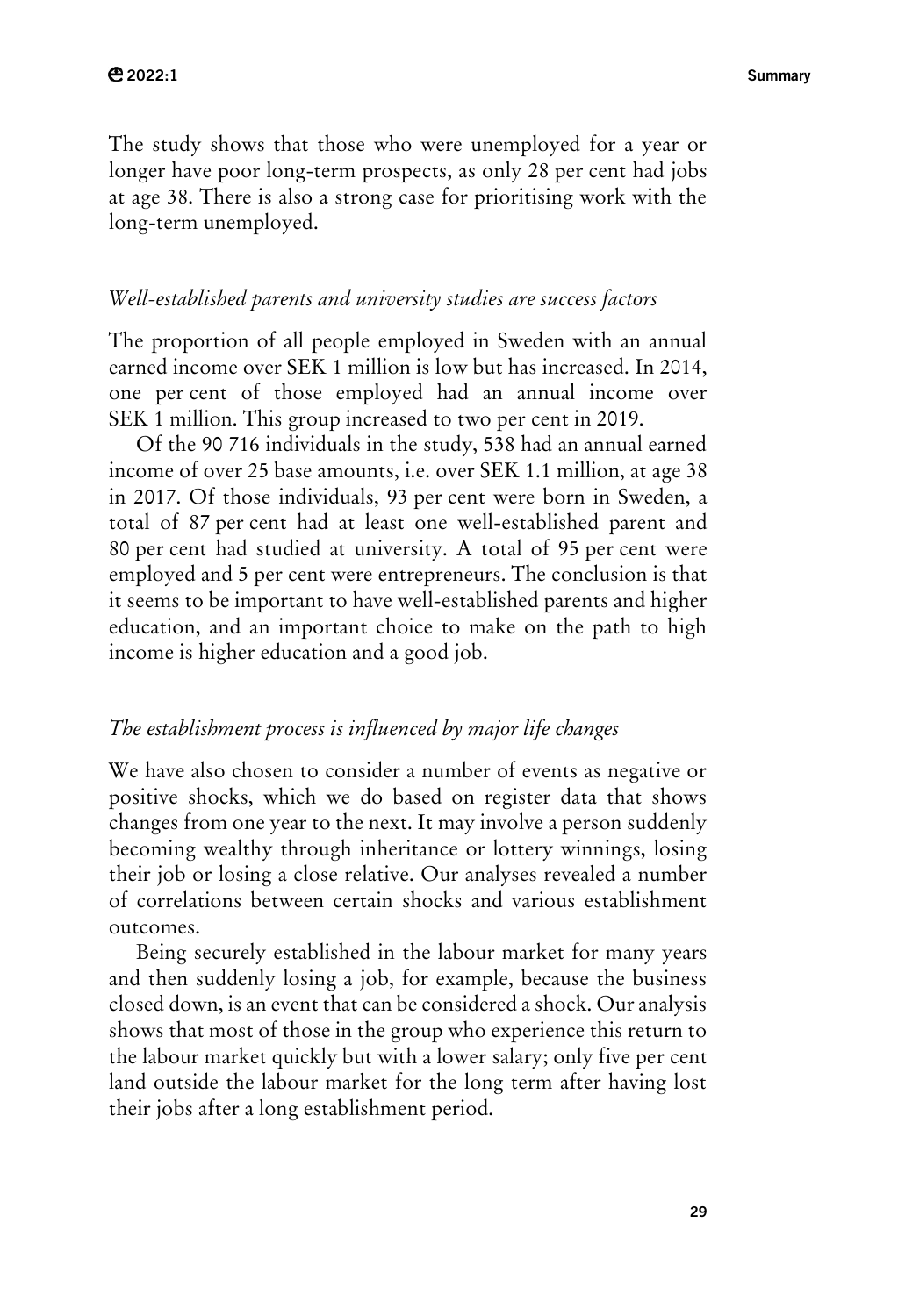Winning a large amount of money or receiving an unexpected inheritance has a positive impact on life. Those who received a positive income shock at some point are included among the wellestablished to a greater extent than those who did not receive such an increase.

The death of a partner has a negative correlation with the likelihood of being established.

## **Summary of the clearest results of the study**

The following results are the clearest in our long-term follow-up of journeys of establishment in the labour market for people born in 1979 and residing in Sweden from 1995 to 2017.

- Women are established to a lesser degree than men; the difference is greatest with respect to the proportion with high incomes.
- Social inheritance seems to be important for future high incomes, as children of well-established parents are more likely to be wellestablished themselves.
- Low grades from compulsory school can be linked to long-term establishment problems, but continued studies and an upper secondary certificate seem to pay off.
- Family member immigrants and refugee immigrants have a significantly later entry into the labour market, which seems to have a negative long-term impact on the establishment process.
- From a long-term establishment perspective, having participated in upskilling labour market programmes (employment training or work placement schemes) provides, according to our results, no advantage in relation to all other labour market policy programmes.
- The likelihood of being established or well-established in the labour market increases for those who are married or cohabiting with the same person over the period studied.
- Those who committed offences represent a lower proportion of the long-term established, and the trend is increasingly negative for those who committed multiple offences. Multiple legal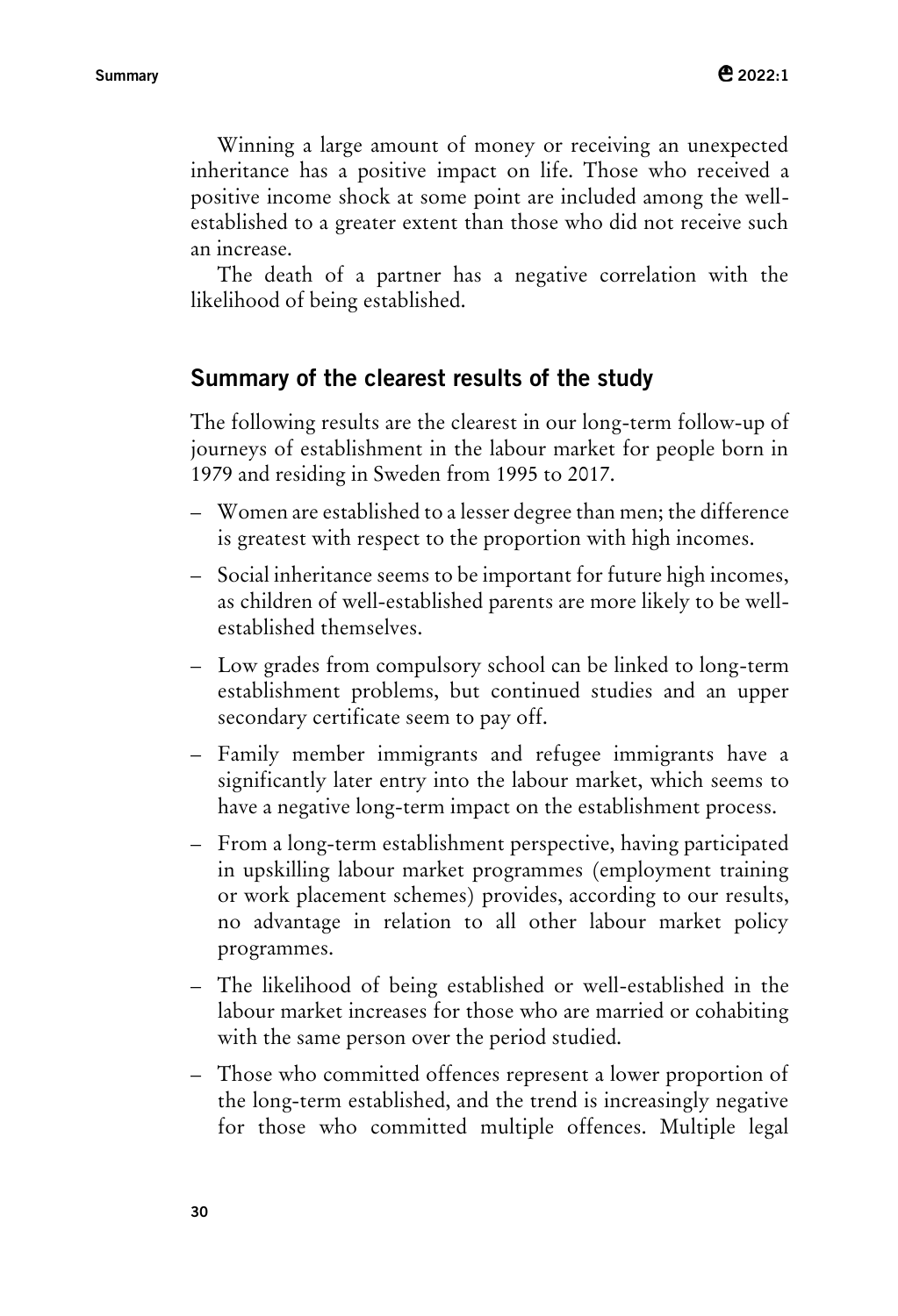proceedings have a negative correlation with the likelihood of being established.

- Major negative life changes, such as the death of a partner, seem to have negative consequences on long-term establishment in the labour market. A sudden decrease in income has a negative correlation with the long-term likelihood of being established.
- Approximately 500 of 90 000 people born in 1979 have become so well-established at age 38 that they have an annual earned income of over SEK 1.1 million in 2017. Their path to success is linked to well-established parents, higher education and good jobs.

## **Some proposals that can facilitate the journey to establishment**

- Re-examine various institutional systems for identifying potential changes that can improve the conditions for more women to become well-established with an annual earned income that leads to a high degree of self-sufficiency.
- Analyse what can generate swifter processing of all types of migration cases linked to entry into the labour market.
- Strive to increase the number of individuals who have at least an upper secondary certificate and re-examine admission rules for vocational training, etc.
- Identify first-time offenders so as to prevent further legal proceedings. Committing one offence does not covary significantly with a lower degree of self-sufficiency, whereas multiple offences clearly do. Multiple legal proceedings entail a clearly increased risk of not being established as a middle-aged person.
- Investigate possible solutions for increased or amended support in the event of negative shocks in life, such as sudden serious illness, sudden loss of jobs or the death of a close relative. There are risks that temporary negative shocks develop into long-term deteriorated establishment in the labour market.